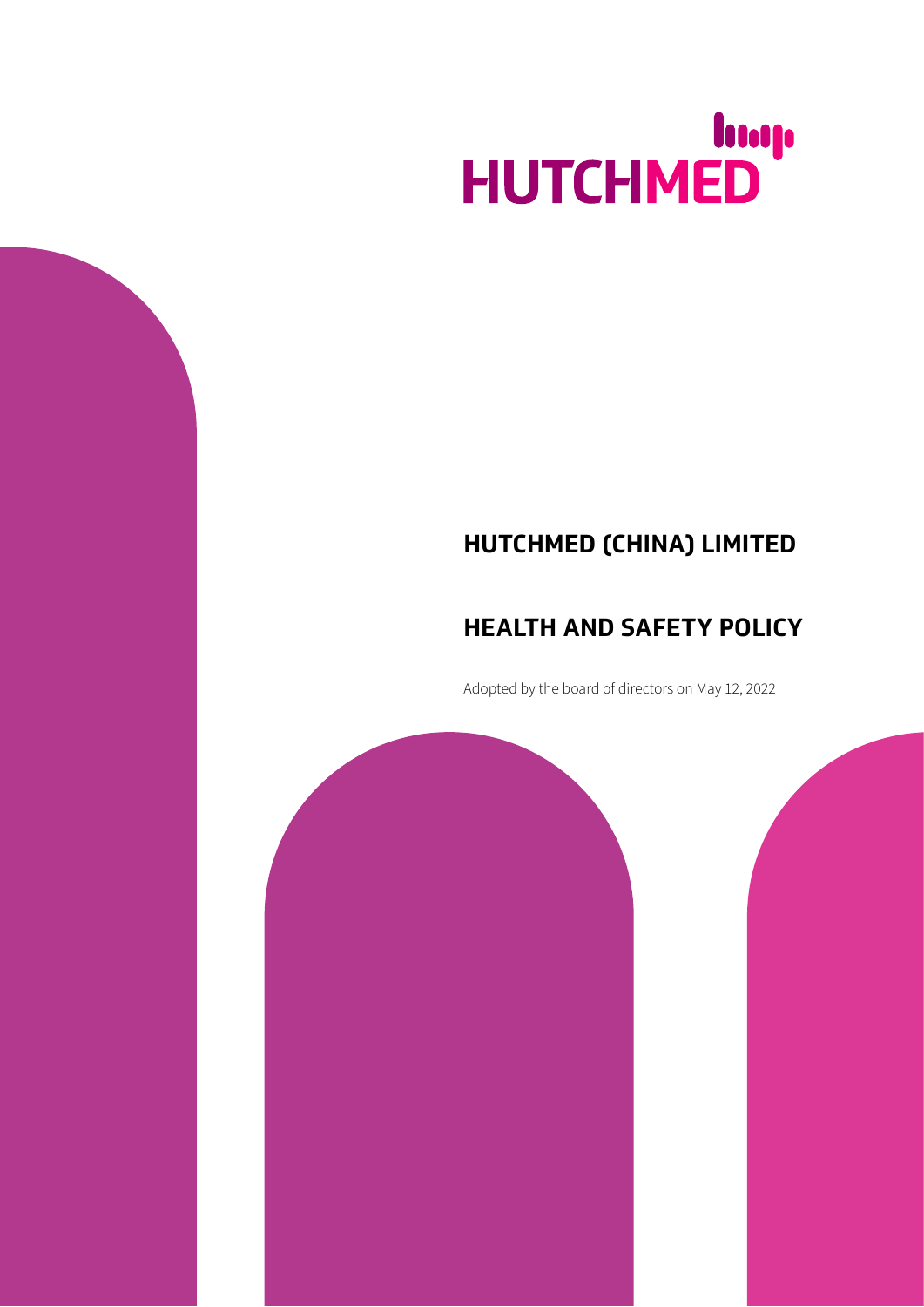#### **1. Policy Statement**

HUTCHMED (China) Limited, its subsidiaries and controlled affiliates (collectively, the "Group") is committed to offering a safe and secure environment for its employees, customers and other stakeholders when they are at Group facilities and premises.

The Group corporate security standard is applicable to all premises and sets out minimum requirements on fire safety, air quality, business travel, hygiene and other related matters.

#### **2. Approach**

The Group is committed to:

- Complying with all applicable laws and regulations in the relevant jurisdictions;
- Meeting industry specific standards or referencing relevant best practices;
- Adopting local or international health and safety guidelines for goods and services purchased;
- Maintaining a safe working environment;
- Providing employees and contractors with guidelines or training and development specific to their job requirements;
- Assessing the health and safety performance of property managers, contractors and suppliers on a regular basis;
- Engaging employees and contractors through information sharing and programs to improve their health and well-being; and soliciting feedback for continuous improvements;
- Monitoring and reporting health and safety performance;
- Providing adequate resources to implement this Policy; and
- Enforcing the implementation of this Policy with regular reviews and internal audits.

Employees and individuals working for the Group should adhere to safe working practices. They must:

- Follow health and safety procedures and instructions relevant to their work and/or about which they have been trained or notified;
- Help ensure that those they work with, including contractors and visitors, are familiar with and follow applicable health and safety procedures and instructions;